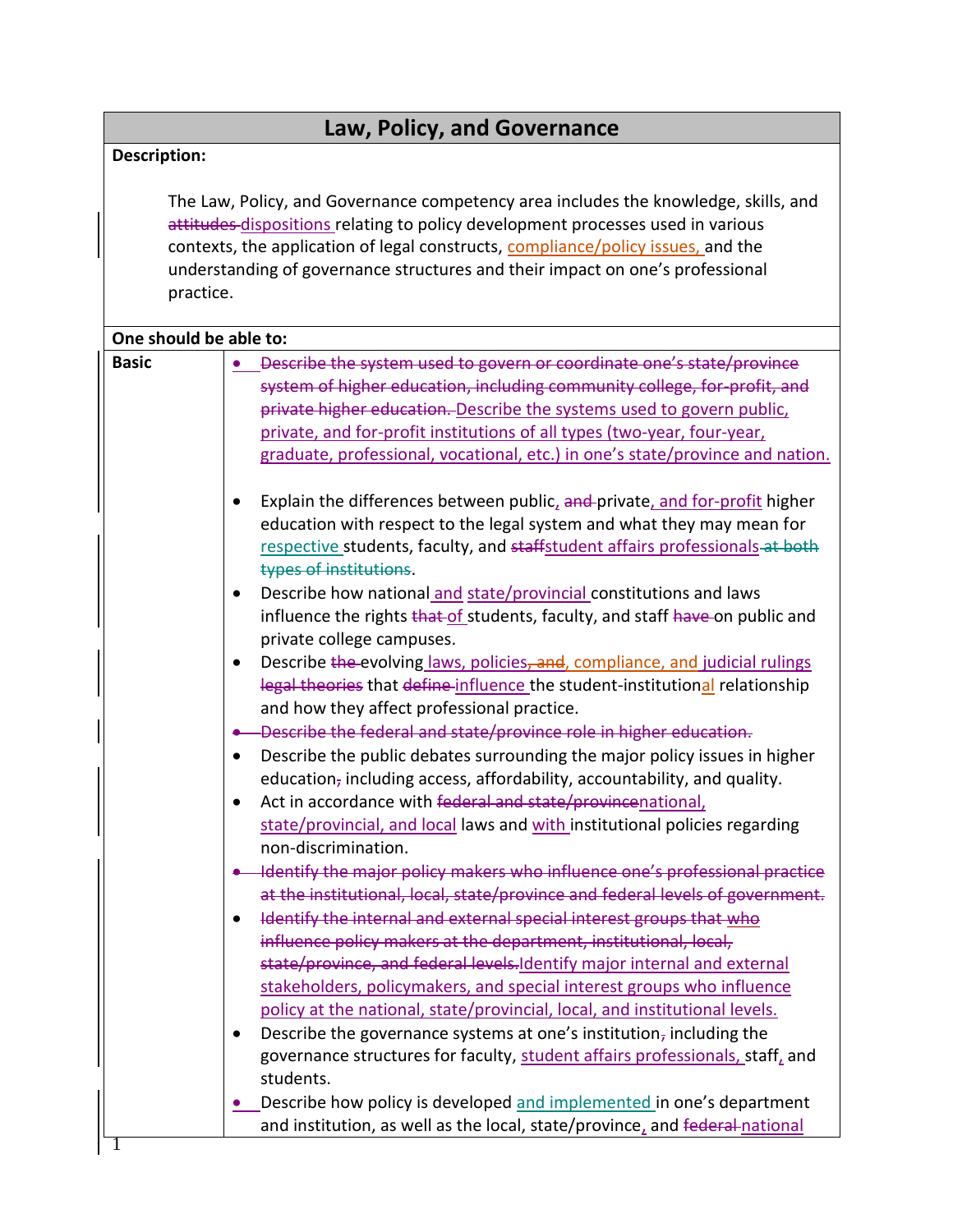|                     | levels of government.                                                                   |
|---------------------|-----------------------------------------------------------------------------------------|
|                     | Explain whenKnow when and how to consult with one's immediate                           |
|                     | supervisor and campus-institutional legal counsel about thoseregarding                  |
|                     | matters that may have legal ramifications.                                              |
|                     | Explain the concepts of risk management, reasonable accommodation, and<br>$\bullet$     |
|                     | enact liability reduction strategies.                                                   |
|                     | Demonstrate awareness of inequitable and oppressive ways that laws and                  |
|                     | policies are enacted on vulnerable student populations at national,                     |
|                     | state/provincial, local, and institutional levels.                                      |
|                     | Describe the student conduct process at the institutional level and                     |
|                     | demonstrate concern for the legal, social, moral, educational, and ethical              |
|                     | expectations of the community.                                                          |
|                     | Encourage and advocate participation in thenational, state/provincial,                  |
|                     | local, and institutional electoral processes-at all levels whenas applicable.-          |
| <b>Intermediate</b> | Identify emerging law and policy trends in the law and understandand<br>$\bullet$       |
|                     | discuss how they affect current case precedent.                                         |
|                     | Explain the parameters established by the external governing bodies to                  |
|                     | which one's institution reports as it relates to one's professional practice.           |
|                     | Explain the operating parameters established by the internal governance                 |
|                     | system of one's institution as it relates to one's professional practice.               |
|                     | Explain parameters established by relevant external and internal governing              |
|                     | systems as related to one's professional practice.                                      |
|                     | . Explain the legal theories connected with torts and negligence and how                |
|                     | they affect professional practice.                                                      |
|                     | Explain the legal theories connected with contract law and how they affect<br>$\bullet$ |
|                     | professional practice. E-Explain legal theories related to tort liability,              |
|                     | negligence, the exercise and limits of free speech, discrimination, and                 |
|                     | contract law and how these theories affect professional practice.                       |
|                     | Implement policies developed by one's department and institution, as well               |
|                     | as the local, state/provinciale, and federal-national levels of government.             |
|                     | Critically examine laws and policies to ensure their equitable and fair use             |
|                     | on campus.                                                                              |
|                     | Implement best practices of the profession to advance one's institution                 |
|                     | with respect to access, affordability, accountability, and quality.                     |
|                     | Incorporate best practices of the profession when managing institutional<br>٠           |
|                     | and personal tort liability.                                                            |
|                     | Appropriately consult with students and/or represent the student voice in               |
|                     | departmental, divisional, and institutional policy development efforts.                 |
|                     | Implement student conduct processes, hearings, and regulations that<br>$\bullet$        |
|                     | support the legal, social, moral, educational, and ethical expectations of              |
|                     | the institutional community.                                                            |
|                     | Use data appropriately to guide the analysis and creation of policy.                    |
| <b>Advanced</b>     | Develop institutional policies and practices that are consistent with federal           |
|                     | and state/province law.                                                                 |